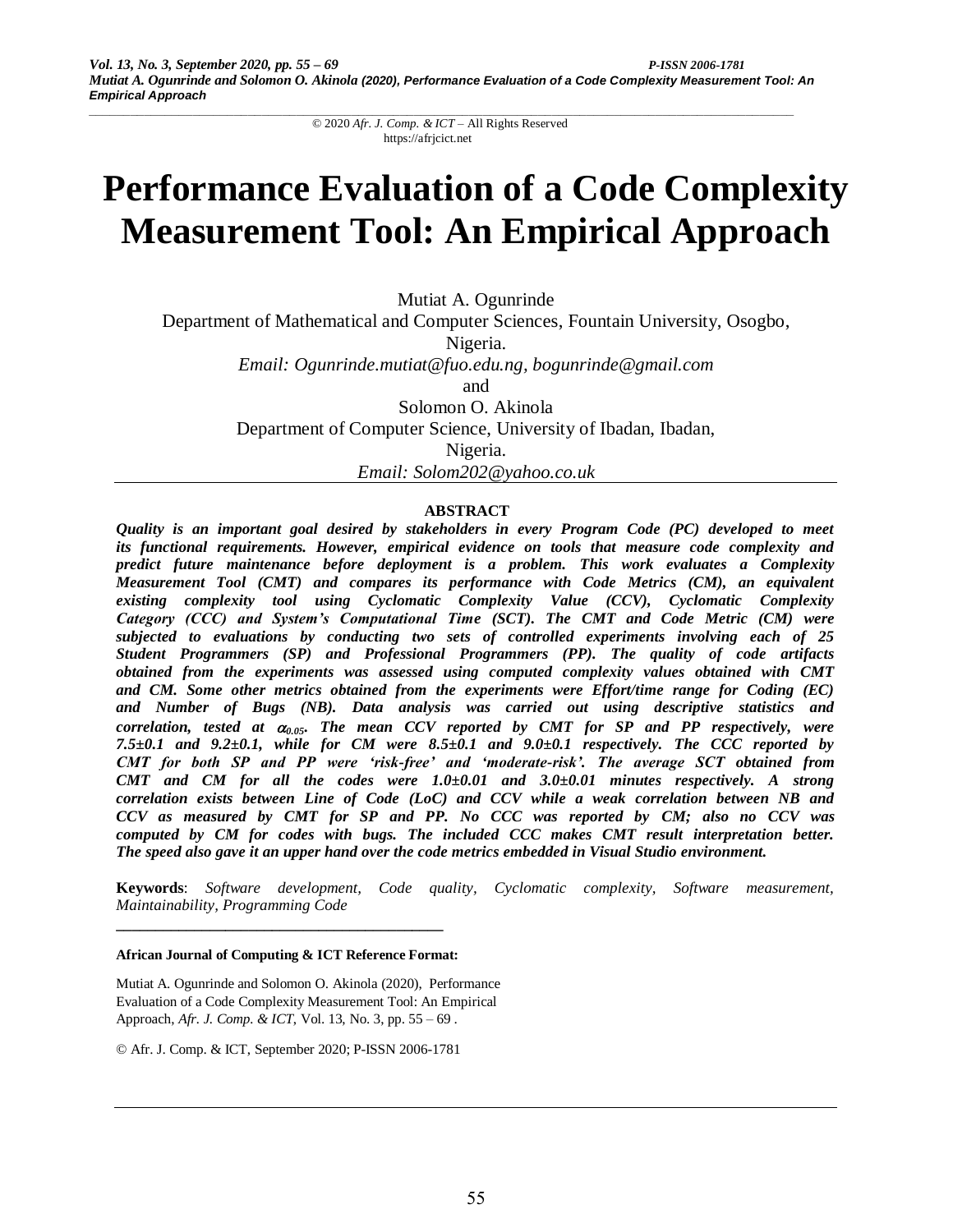#### **I. INTRODUCTION**

Programming is the act of producing computer code in a specific programming language. This code, in turn, gives birth to software that targets a specific problem or used in directing the way a computer system works. The principal objective of any system is its quality. Since this is the desire of most stakeholders in the domain, it is therefore important to identify the quality factors and improve them. Program's code quality can be termed as a code characterised with a wide range of attributes that includes ease of maintenance, testability, reusability, difficulty, reliability, interoperability, etc. [3]. Program codes must have high quality to address the business issues in today's market. For that reason, it becomes a focal point for developers of software. Software engineers have concluded that there is a link between unseen attributes of program code such as cost, strength, Line of code (LOC), speed etc. and those attributes that have a direct impact on the stakeholders such as usefulness, quality, complexity, effectiveness, reliability or viability. For instance, a greater number of code lines may prompt more prominent software complexity [14].

Although research on software complexity, software attribute started around the mid-70s, a critical number of issues identified with unpredictability and fundamentally boosting programming efficiency stay to be unravelled. To be sure, the inability of top unpredictability is the reason for a considerable lot of present issues in programming advancement [4]. The main way to study the qualities and advancement is by constant and timely assessment of program code as it progresses [4, 16] and by employing an automated tool to calculate the complexity of the code makes it easier and faster. Complexity Measurement Tool (CMT) is one of the available tools to measure the code complexity in terms of quality; it is developed based on the cyclomatic approach and predicts future maintenance before deployment. This work evaluates the performance of CMT, compared it with an equivalent Code Metric (CM) in the Visual Studio environment and provides empirical evidence for its adoption into the development environment.

## 1.1 Software Measurement and Quality

Software is a generic term for a collection of instructions that controls output and also dictates for hardware which is the physical component of a computing system. Software is used in virtually all disciplines for various purposes, such as accounting, aviation, medicals, engineering, etc. and upgrades are constantly provided as needs arise which may be as a result of consumers' data, improved coding methods, and software developers' survey or measurement. Program estimation is a significant research subject in Computer Science. It is a basic piece of understanding, controlling, observing, foreseeing and assessing programming advancement and tasks support [8]. Software measurement must be an issue situated procedure that measures, assesses, modifies, and lastly improves the current program for upgraded execution. All through the whole programming items life cycle, quality, power, and yields are assessed utilizing the estimation procedure [17]. Program estimation has become a key part of good programming building practice [5]. As indicated by Srinivasan and Devi [23], a portion of the product building approaches are utilizing the measure and estimation frameworks in everyday exercises for the generation of upgraded programming items, yet a few associations build up their product without impeccable estimation framework [13]. Software metric manages the estimation of programming item advancement process. It likewise directs and assesses advancement models and apparatuses. Olabiyisi, et. al. [10] likewise expressed that a building discipline based on the experience of programming experts, is a vital piece of program estimation, much the same as for issue definitions.

Hence, a software measure ought to be subjective and quantitative, frequently evaluated with numerical qualities registered from a lot of information. Complex programming is viewed as the purposes behind the nearness of imperfections hence make programming multifaceted nature answerable for poor programming quality. Three significant measurements for estimating the multifaceted nature of code have been accounted for in the writing, which incorporates Lines Of Code (LOC), Halstead's proportion of unpredictability and Cyclomatic Complexity [14].

## 1.2 Software Complexity

According to Silva *et. al.,* [26], Software complexity, can be characterized as "the product, which is hard to comprehend and change in future". Numerous Programmers characterize complexity as " a task difficult to perform, for example, tasks such as testing, ease of maintenance, debugging as well as future expansion of the product" [21, 22]. The Institute of Electrical and Electronics Engineers (IEEE)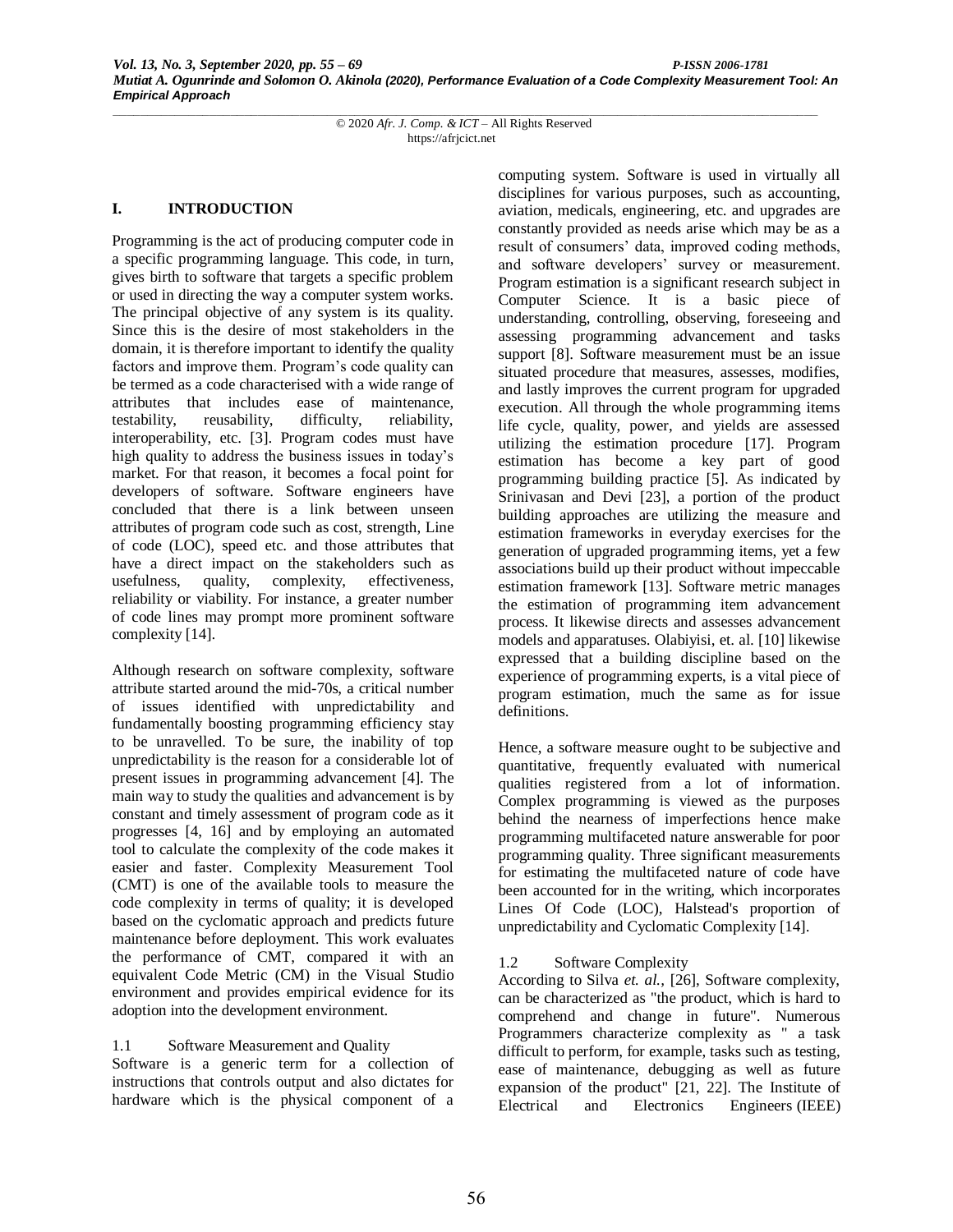characterizes software complexity nature as "how much a framework or segment has a structure or execution that is hard to comprehend and confirm". To quantify the product multifaceted nature, different programming measurements are utilized like LOC, Halstead's Measures of unpredictability, McCabe Cyclomatic Complexity [12]

In 1976, McCabe T. J. presented McCabe's Cyclomatic Complexity to defeat the above issues raised by LOC and Halstead's Measures of complexity [7]. It is processed before the application fruition and can be determined at the beginning times of the software development life cycle when contrasted with Halstead's metric [9, 12, 13, 19]. McCabe's Cyclomatic Complexity is an indication of a program module's control-flow complexity and is a reliable indicator of complexity in large software projects. It is used to measure the complexity of software via the number of independent path or number of independent flows through the graph. It is a direct indicator of software cost and quality which are parameters proved to be directly related to software complexity [15]. Cyclomatic complexity is the most seasoned and the generally acknowledged tools for surveying source program quality [2, 11, 16, 17, 18, 19] and gives a quantitative proportion of the outcomes on the risk evaluations of the product source code [15, 18].

## 1.2.1 Nature of Software Complexity

Software complexity can be viewed in different ways depending on who is writing. The nature of complexity in this research was viewed in terms of source program organisation. It has to do with the internal structure and arrangement of the source program. Many times in software development, control structures are used to direct the way the program works to achieve the desired goal. Too many unstructured control structures can cause havoc to the program (end product) and in turn, lead to complexity. To produce reliable software, its complexity must be controlled by suitably decomposing the software system into smaller subsystems.

# 1.2.2 Effects of Complexity on Software

Effects of Complexity can be seen on different aspects of the software, ranging from design, development, testing and maintenance. Unmanaged software complexity can lead to technical debt, high cost and excessed budget, and eventually abandoned solution. In recent years the focus has shifted towards software development approaches that are designed to improve the system's maintainability by introducing automated testing at the earliest stage, writing small modularised units of code and working in short 'sprints' of work, often with a sprint set aside for 'refactoring' or reworking an area of code that may have been considered, or become overly complex.

# **II. RELATED WORKS**

Adewumi, *et. al.* [1] looked into six existing opensource programming quality models and exhibited the trademark highlights, novel strength(s) and confinements of the models. Three chosen criteria which include: regardless of whether any assessment of open source ventures/items utilizing the model has been distributed on the Web, the inception of the model and whether it gives device backing to the assessment procedure, were utilized for a similar report on the quality model. They found that the root of the models can be arranged into four and that every one of the models has aftereffects of their assessment distributed on the Web. Also, it was discovered that four out of the models gave apparatus support. It was inferred that the work will fill in as a guide for open source programming evaluators when they plan to pick a model with which to assess open-source programming choice.

Work done on the correlation of programming complexity nature of linear and binary search algorithms assess, rank aggressive object-oriented applications (Visual Basic, C#, C++ and Java dialects). The algorithms utilized code based complexity measurements such as the line of codes, McCabe cyclomatic unpredictability measurements and Halstead unpredictability measurements. The algorithms estimated programs utilizing length (in lines) of the program, line of code (LOC) without comments, LOC with comments, McCabe strategy, difficulty in the program using Halstead technique. The outcome recommended that McCabe strategy has the least complexity number for Visual Basic, C#, C++ and Java dialects for straight quest and comparative qualities for binary search. The outcome of the research also said any of the four (4) programming dialects can be utilized in actualizing linear and binary search algorithm [10].

Mitre-Hernández, *et al.* [9] talked the consistencies of the complexity of the code produced by students based on the programming exercises found in their programming assessment throughout a semester of studies. The study did comparisons of the level of complexity and the students' grade for various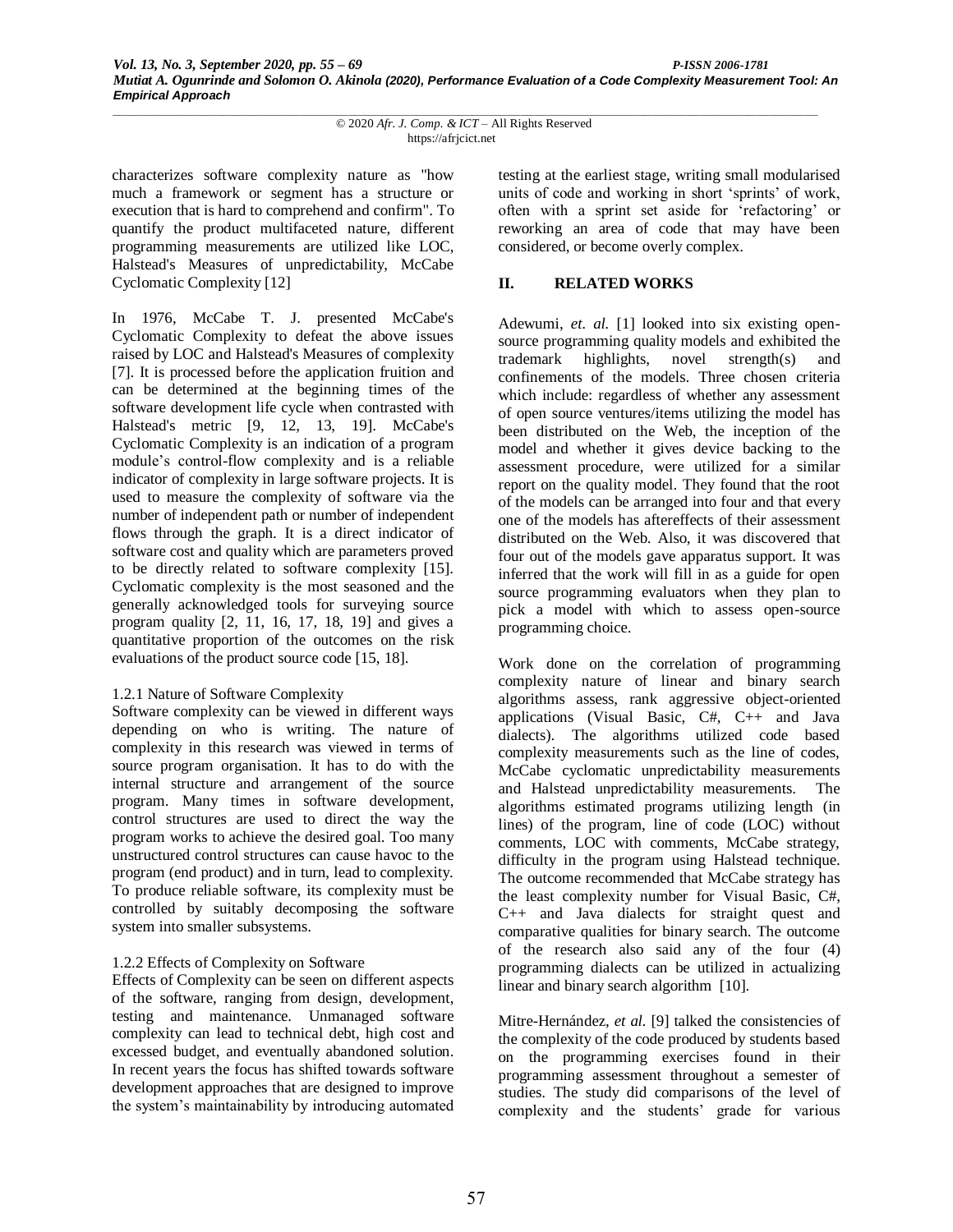assessments materials and observed a relationship. The conclusion was that the consistencies in producing a certain pattern of expected complexity of a programming code affect students' performance. How the complexity was estimated with the instrument utilized was not captured in the paper.

In a work titled "The Correlation among Software Complexity Metrics with Case Study", Tashtoush, *et al.* [14] said that interest for programming quality is developing progressively, in this manner various scales for the program code are developing quickly to deal with the nature of programming. The product complexity metric is one of the measurements that utilized a portion of the inner traits or attributes of programming to know how it influences the quality of the source program. Tashtoush, *et al.* [14] covers some more efficient software complexity metrics, for example, Cyclomatic complexity, a line of code and Hallstead multifaceted nature metric and additionally examines and breaks down the relationship between them and later uncovers their connection with the number of bugs employing a genuine dataset as a case study yet neglected to develop a device that can be utilized by programming engineers to make a critical decision during implementations.

Malhotra [6] accepted that Complexity in programming is continually considered as an undesirable property in programming since it is a powerfully more regrettable program code quality. A few measures have been made and used by various programming advancement organizations to survey and guarantee esteems in program codes, forms that produce it, and simplicity of the support. The focal point of the study was the improvement of an application utilizing Python programming language dependent on Cyclomatic approach which registers multifaceted nature for program codes written in python. The author failed to test the performance of the tool.

## **III. RESEARCH METHODOLOGY**

In carrying out this research work, Controlled Experiment method was employed. A controlled experiment is a research method that tests hypotheses. There is usually manipulation of one or more *independent variables* and *dependent variables* in an experiment to gauge the influence on one another. The controlled experiment allows researchers to measure precisely in what way these parameters are connected and if there are direct relations between them. Every

mix of standards of independent parameters is called *treatment*. The most straightforward experimentations have only two treatments, signifying two degrees of one independent variable (for example utilizing a device versus not utilizing a device) [26]. Increasingly, mind-boggling test plans emerge when there are multiple levels or when more than one independent parameter is utilized. *Subjects* are used to carry out tasks in Software Engineering (SE) experiments and the impacts of the treatments on the subjects are measured.

## 3.1 Conducting the Experiment

## 3.1.1 Subjects of the Experiment

The subjects used for this research were volunteered Students (200 level of the Department of Computer Science, University of Ibadan, Nigeria and Fountain University, Osogbo) and software practitioners. The students were chosen as part of the subjects for this research work because a large number of students can be put together to have a controlled experiment. Practitioners working in the software industry were later used to carry out a confirmatory experiment to validate the expected results. These subjects were chosen because:

- 1. It is appropriate to use the two types of subjects since software users normally get their software developed by either experienced Students due to cost and time frame or contract it to the known software industry.
- 2. It also helps to compare the quality of software produced by both types of subjects.

# 3.1.2 Experimental Design

Two separate control experiments were carried out for this study. The first experiment involved 25 Students (in ratio 15 to 10) while the second experiment also involved 25 software practitioners; no attention was paid on gender. The two groups had experimented in a controlled manner. The first experiments were carried out after the students have heard eight (8) weeks of lectures in their Structural Programming course coded as CSC232 and CPS201 courses in their respective institution respectively. The average times spent on the task and some variables were identified and documented by each participant.

The planned instruments for the first set of subjects (students) used for the experiment, real-world programming questions which entailed using of the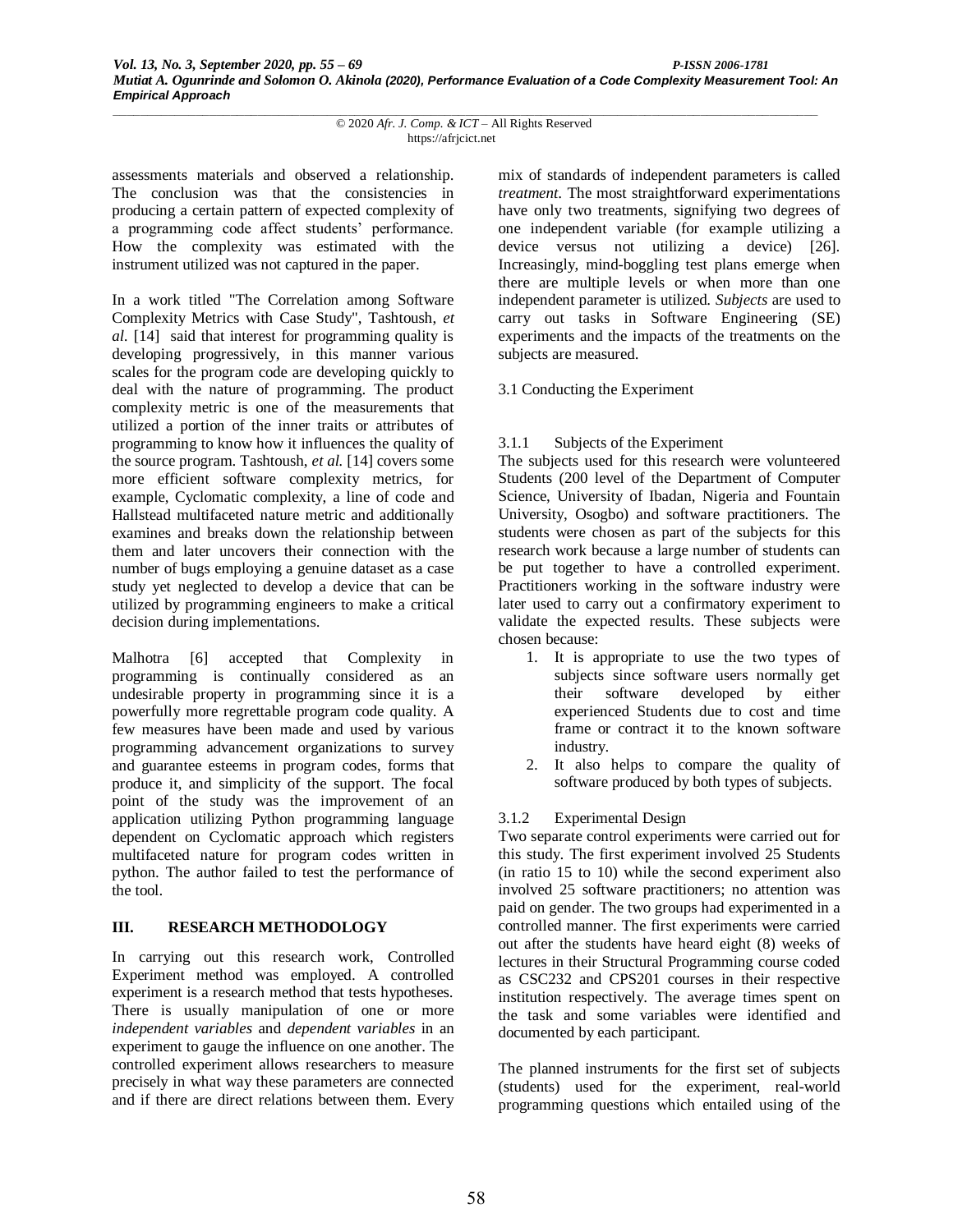object-oriented design approach, databases and structures together with control structures were given. Every participant was given a recording sheet to fill in the parameters and observations during the stages of software development. Parameters/variables such as start and end time for the analysis, coding, compilation and time used for fixing errors and the number generated during the experiment were recorded by each participant.

The first experiment with the students was carried out on the 5th of July, 2016 at the Department of Computer Science, University of Ibadan, Nigeria with 15 participants. It was on for about five hours, starting from 11 a.m. This was repeated for the second experiments held on 19th July 2016 at Department of Computer Science, Fountain University, Osogbo with 10 participants. The experiments were overseen and directed by the researcher who also acts as the technologist on duty for the duration of the experiments. Each student's matriculation number was used as the unique number that was filled on the Recording Sheet. The matriculation number served as a means of identification for each subject. To bring out data recorded by each participant, the researchers did thorough analyses of each recording sheet.

The researcher ensured that there were no communications among the participants while the experiments were ongoing to prevent the sharing of ideas among them. Also, all code errors and durations were recorded by each participant on the reporting forms and their outputs were saved on the external device.

The procedure above was repeated for software practitioners in the industry in February 2017 in one of the popular software houses in Nigeria. The experiment also involved 25 practitioners, without paying attention to their gender compositions. The same problem solved by the student-subjects was given after which record sheets were served to them to record their observations.

3.1.3 Nature of the Experiment The experiment was done in two (2) phases. Phase 1 was carried out using the student as subjects while phase 2 was done as a confirmatory experiment using practitioners working in the industry. The same task was given to the participants in each phase to solve, and all necessary figures were recorded on the record sheet given.

#### **Aim**:

The experiment aimed at determining the performance of the developed Complexity Measurement tool by accessing the quality of the code produced by the two subjects used during the experiment.

#### **Language**:

The languages used for the experiments were  $C/C++$ and / or C#.

#### **Task Given**:

Over the years, the security of data transported over the network has always been susceptible to different types of threats. Similarly, different algorithms have been designed for encrypting the data to strengthen its security which also has associated problems. Develop a data encryption algorithm tagged PQR employing the following characteristics:

- 1. A piece of information to be sent along over a system is taken as a solitary string. Be that as it may, the base number of characters in the string must be three (3)
- 2. The string is then partitioned into two equivalent substrings, A and B.
- 3. Each of the substrings A and B are then encoded in a turn-around request.
- 4. To further scramble the string information, vowels in the substrings are encoded as pursues:

| Vowel | <b>Encoding Number</b> |  |
|-------|------------------------|--|
| a     |                        |  |
| e     |                        |  |
| 1     | 3                      |  |
| Ω     | 2                      |  |
| u     |                        |  |

- 5. To send the first string information from its source, the scrambled substring An and B are connected with A coming after B.
- Implement a program in C or C++ or C# to solve the above-stated problem.

3.2 Variables / Metric Used In the Experiment

Dependent and independent variables were manipulated in this study. The independent variables manipulated in this work are mainly two- the means of getting software developed (student, and professionals) and the complexity of the code produced by each group.

The dependent variables measured as adapted from [25] were: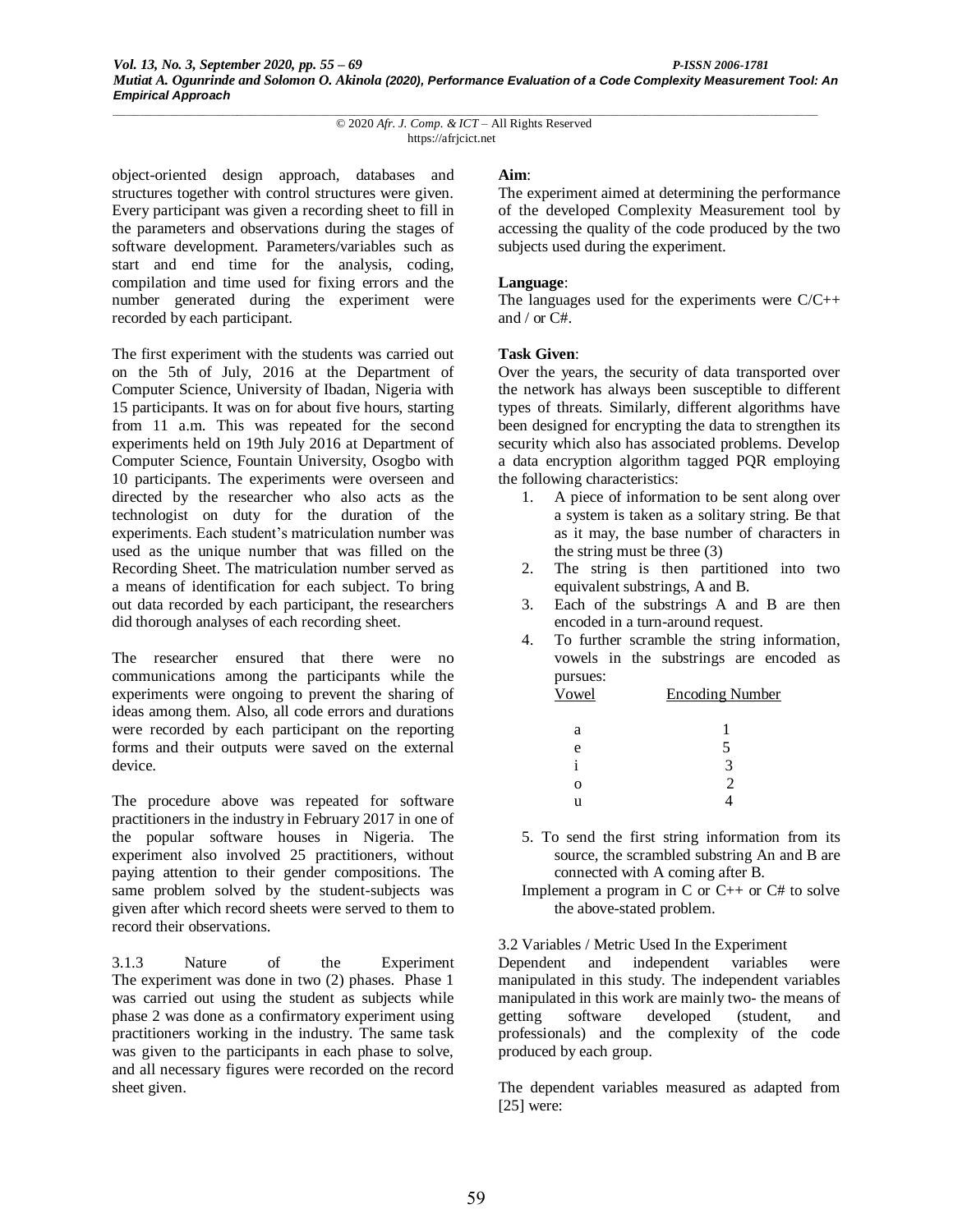1. Effort/time for analysis: this is the period used by each subject in understanding the problem. These centred on their:

> • Interpretation of the programming problem;

> • Analyses plan and figuring out the inputs cum outputs parameters, corresponding data types and their modes

> • Selection of suitable control structures for the problem

• Presentation of result

• Usage of selected object-oriented programming concepts such as classes and objects.

- 2. Effort/time range for Coding (EC): this is the time taken by each participant to implement their plans, using the selected programming language.
- 3. Effort/time range for Compilation: this is the time used by the compiler in interpreting the program code into the target object code.
- 4. Effort/time range for Debugging: this is the time used for correcting or fixing the error(s) by the participant.
- 5. Number of Bugs (NB): this is the number of errors incurred during different stages of compilation.

The other metrics used in the research work as attached to the efficiency of the tool include:

> 6) NOM (Number of Method) - this lists the methods/classes present in each system. 7) NSLOC (Source Line of Code) –counts

> the code length/line per each method/class.

8) CCV (Cyclomatic Complexity Value) – measures the complexity of each method by presenting the associated value.

9) CC (Cyclomatic Complexity Category) – measures the level of cyclomatic complexity value.

*(NOTE: Nos 1-5 above were measured and recorded by the participants during experiments while nos 6-9 were measured by the tool.)*

## 3.3 Data Analysis strategy

This research employed qualitative data analysis techniques in its data analysis. **R** statistical tool was used in the analysis. R was chosen because of its robustness and openness. It has the capacity to handle a variety of specific statistical analyses as well as an interactive programming language. Correlations between the variables under study were done to know their dependencies; Analysis of Variance (ANOVA) which is a rigorous statistical tool used in making inferential decisions in experimental design studies to ensure the equivalence of comparative groups even when number per group differed across the group was employed. Some of the data gotten from this study were also subjected to independent test at  $\alpha_{0.05}$ . Descriptive statistics such as mean, median standard deviation, etc. were also methods of analysis used by the researcher.

#### . 3.4 Code Complexity Measure

This research employed Complexity Measurement Tool (CMT) for assessing code quality and also compared with Code Metrics (CM), which is embedded in Visual Studio (VS) environment. The two tools were developed based on McCabe Cyclomatic Complexity measure approach in measuring the code complexity.

## 3.4.1 *Language Scanner*

The language scanner is one of the major functional units of the quantity assessment process. It reads characters from the source file, group input characters into meaningful units, called tokens. A token is a logical entity described as part of the syntax of a language. The scanner does the removal of comments and white spaces within the source program, keeps track of current line number which is required for reporting error messages, interpretation of directives, communication with the symbol or literal table among others. The language scanner designed in this study uses a regular expression to generate a token from the inputted source code and put them in their respective groups such as identifiers, operators, keywords, etc. Finite Automata are used to recognise the tokens specified by a regular expression and converted to an algorithm for matching input strings. This process is shown in Figure 1.

## 3.4.2 *Code quality Assessment*

The process of code quality assessment takes source code artifact from the experiment as an input; pass it to language scanner which scans and test if the artifact syntax belongs to  $C/C++$  (.c, .cpp, .h, .hpp),  $C#$  (.cs) or javascript. If yes, it identified the classes or methods that makeup of the whole source code and then determines the complexity values of each of the methods with the appropriate categories it belongs to by displaying the results on the output panel. The program component that has its Cyclomatic Complexity measured between 1 and 10 is said to be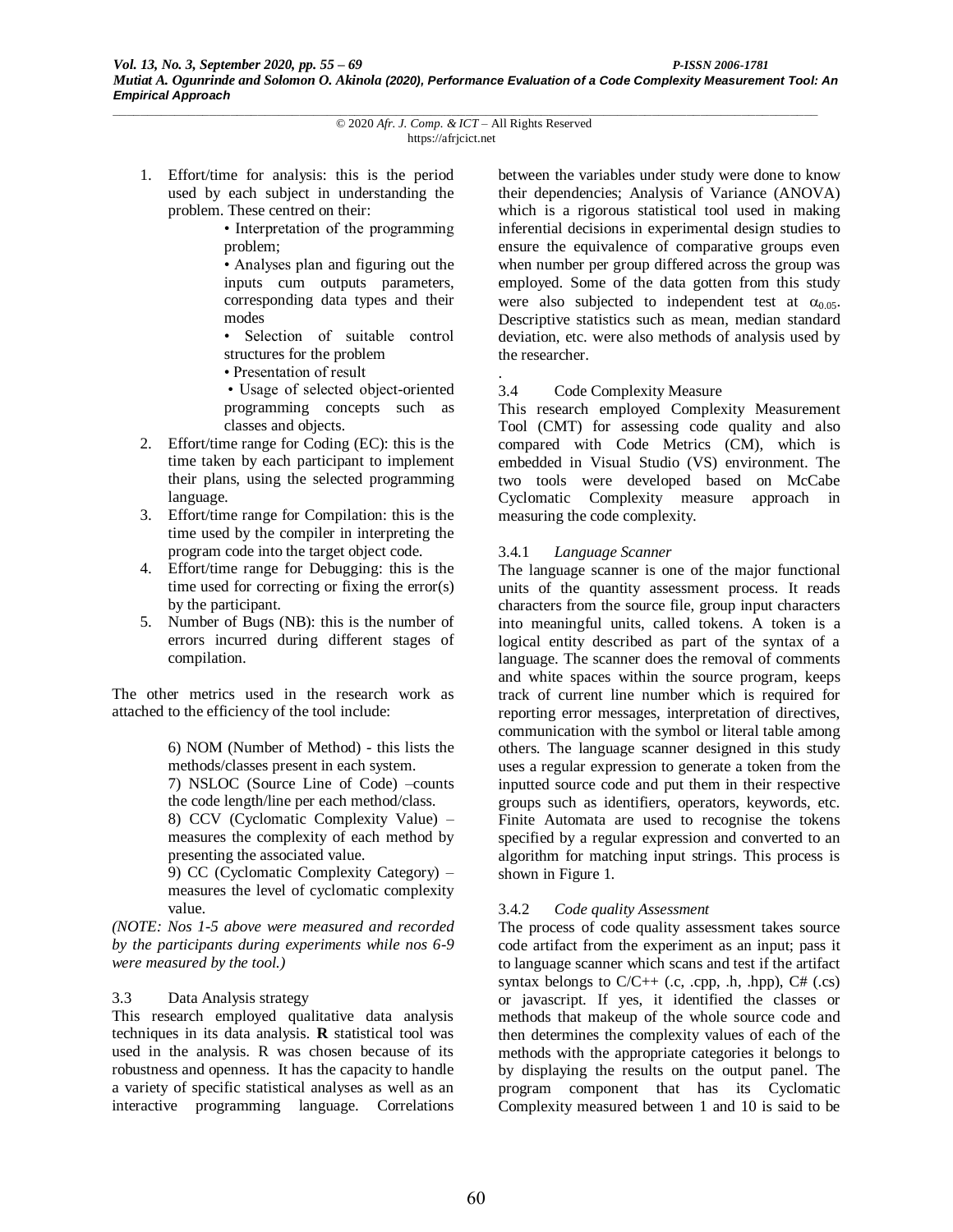free of risk, Software and/or component whose Cyclomatic Complexity measured between 11 and 20 is said to be of moderate risk, Software and/or component with Cyclomatic Complexity measured between 21 and 50 is said to be of high risk while those of 50 and above are regarded as very high risk and untestable software. The methods with the complexity less or equals to ten (10) are considered as having low complexity while those methods with the complexity of more than ten (10) are written and suggested to the complexity tool till they have low complexity that is deployable and testable. The framework for code quality assessment is shown in figure 2.

#### **IV. RESULTS AND DISCUSSION**

The results of the analysis of the dependent variables recorded by the participants (SP and PP) during the experiments were summarized in Figure 3.

#### **DISCUSSION**

**Analysis Efforts**: The leading stage in writing computer programs is the analysis of the current issue. The problem must be well understood and carefully analyzed for the input and output parameters expected as well as the processing logic to follow in solving the problem at hand. At the analysis phase, program design also comes into play. The design of the inputs and outputs, user interface, data structures, file/database design as well as test cases writing are carried out. The effort exhausted by the programmers in the analysis and design is compared to the total time spent doing the analysis. As shown in Figure 3, it is shown that time taken by the student programmers to comprehend the problem ranged from 4.2 (minimum) to 132(maximum) minutes while that of the professional programmer ranges from 6 (minimum) to 69(maximum) minutes which is almost half of the time take by student programmers.

**Coding and Debugging (Programming) Effort**: This is the stage where the real work (coding) is done. Many programmers tend to go straight to coding without a well understanding of the problem which makes them spend more time and effort trying to figure out how the logic and the flow of the program should be. Figure 3 shows that the time taken by the student programmers to do the coding and debugging ranged from 76.8 (minimum) to 126 (maximum) minutes while that of the Professional programmer ranges from 48 (minimum) minutes to 148.2 (maximum) minutes.

**Programming Efforts**: This is the overall time spent from when the analysis started until when the desired output was gotten, which invariably means the time spent on the experiment. From Figure 3, it can be inferred that the time spent by the Professional programmer ranges from 66 (minimum) minutes to 129 (maximum) minutes while that of the Student programmers ranges from 91.2 (minimum) minutes to 131.6 (maximum) minutes.

**Number of bugs**: This is the number of errors incurred by each participant as recorded during the practical sections. As shown on Figure 3, the bugs incurred by Professional programmers' ranges from 0 (minimum) to 10 (maximum) while that of the Student programmers' ranges 2 (minimum) to 7 (maximum).

**Efficiency**: The performance of the whole program (output of the experiment) was measured in terms of the complexity of the code produced and the number of bugs incurred by each of the groups. The developed Complexity Measurement Tool (CMT) was adopted for the research. The CMT reported some methods which include Number of Source Lines of Code (NSLOC), CCV and CCC as shown in figure 3 while Code Metrics (CM) in Visual Studio only reported NSLOC and CCV for all the codes. Two metrics CCV and NSLOC were assumed to have a great effect on program code complexity and so, the correlation between NSLOC and CCV were done in the R environment. Section 4.1 shows the details of the correlation results by each group of subjects.

Figure 3 shows the part of the tool where the input is accepted and at the same time displays the result of the metrics after the processing. The interface is partitioned into columns, each of which holds the results based on the following attributes:

> Category: The category column specified the level of complexity of the methods in the analysed code. It also gives a more detailed description of the complexity value.

> Unit: The Unit specifies and lists the name of methods as identified in the source code program.

> Complexity: This column classifies the complexity value of each of the method as identified in the source using the McCabe's Cyclomatic complexity approach.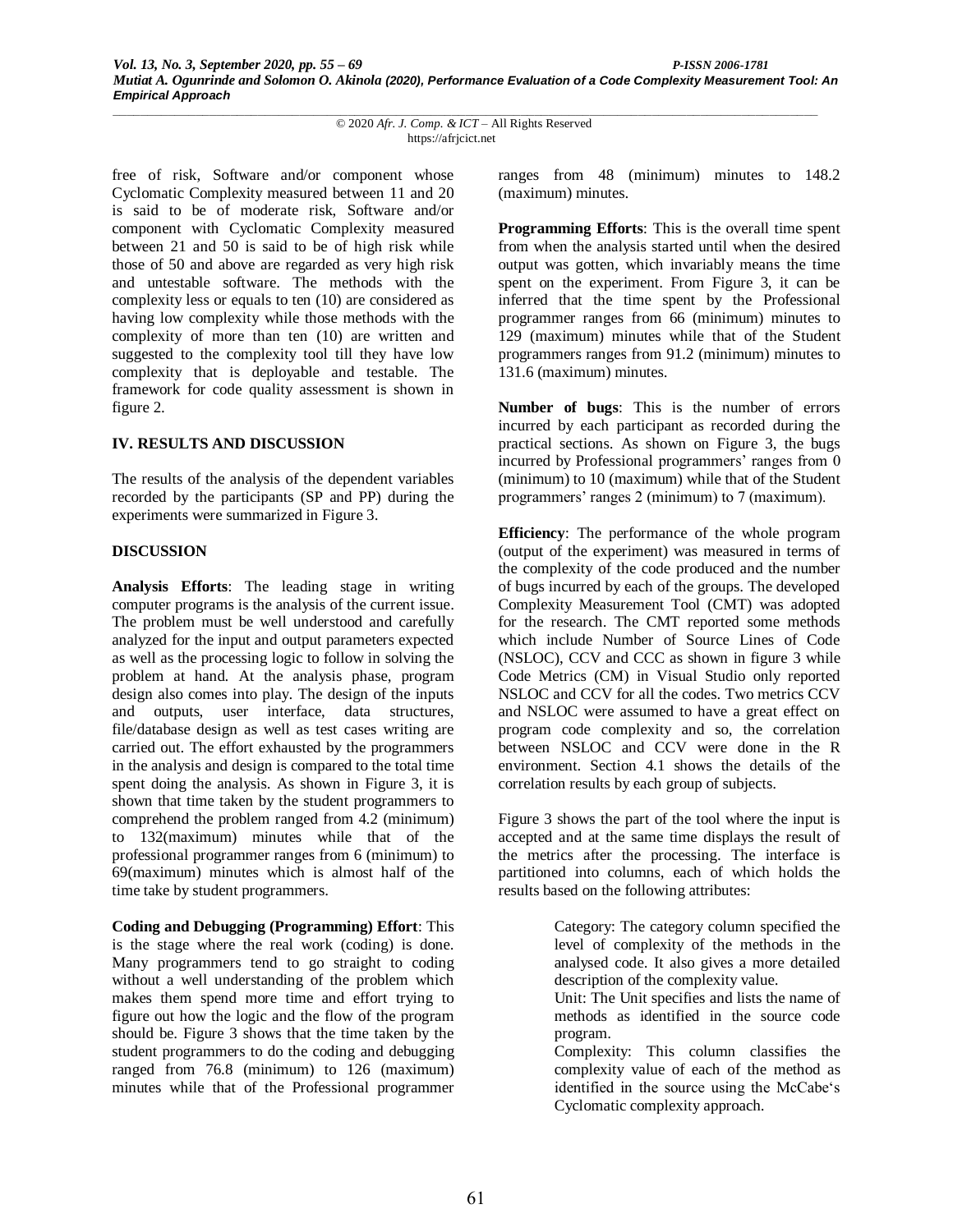SLOC: SLOC (Source Line of Codes) indicates the total number of code lines for each of the methods in the inputted source program.

File: The file column indicates the paths to which the file containing the source program is located

4.1 The Correlation between CCV AND SLOC among Students Programmer (SP) Professionals Programmer (PP)

As said earlier, the performance of the tool was measured by finding the relationship between variables (metrics) as measured by the **CMT**, which are **SLOC** and **CCV**. The results for both categories of subjects (SP and **PP)** as analysed in R environment were summarized in Table 1.

From Table 1, the Correlations between the SOC and CCV for both SP and PP are close to 1 (i.e. 0.72 and 0.83) with the P-values of  $(6.776e^{0.06})$  and  $2.529e^{-13}$ . This is interpreted as a strong positive relationship between the Source Length of Code (SLOC) and the Complexity of the Code (CCV). Statistically speaking, the smaller the P-value, the greater the evidence against the null hypothesis. Consequently, the Pvalues of  $(6.776e^{0.06})$  and  $2.529e^{-13}$  leads to the rejection of the null hypothesis  $H_{02}$ . This implies that the two parameters (SLOC and CCV) are key factors in predicting the quality of any software product and so will have a strong effect on the Software development environment.

4.2 Two-Sample T-Test for SP and PP using complexity Value T-test Result for SP and PP **using their Complexity Value:**

> Welch Two Sample t-test  $t = 1.7036$ , df = 54.311, p-value = 0.09418 95 percent confidence interval: -0.6439187 7.9316080 sample estimates: mean of x mean of y 11.41935 7.77551

The results above show the student's t-test results for two groups of the subject used; the t-test statistics value  $(t=1.70)$ , df is the degrees of freedom

df=54.311), the p-value is the significant level of the ttest (p-value=0.094). The confidence interval (conf.int) of the mean differences at 95% is also shown (conf.int= $[-0.64, 7.93]$ ); and finally, we have the sum of the two groups of samples (average  $CCV\_SP = 11.42$ , average  $CCV\_PP = 7.78$ ). This is interpreted as strong significant differences between the two subjects used.

This implies that there are differences in the performance of the code produced by both SP and PP which means that software product developed through any of these subjects will have different complexity capacities, and the rate at which they are maintainable, user-friendly and reliable also differs.

4.3 Comparison between CMT and CM using descriptive statistics

Some of the descriptive statistics of all the dependent variables and metrics used in the study for in comparing the CMT and CM were shown at a glance in Table 2.

## **V. CONCLUSIONS**

The efficiency of the CMT was subjected to evaluation by conducting two separate experiments using two subjects- Student Programmers (SP) and Professional Programmers (PP). The experiments were conducted under a controlled experiment for both SP and PP at different time and location while metrics such as Analysis Effort (AE), Coding Effort (EC), Compilation Effort (CE), Debugging Effort (DE), and Number of Bugs (NB) were recorded in the record sheet by each subject.

alternative hypothesis: true difference in mea Source Line of Code (SLOC) and the acquired file Program code artifacts were gotten after experimenting in two categories for SP and PP. The quality of the program code was examined using the developed CMT, which calculates the complexity of the software product on modular bases and reported the Number of Class/ Method (NOM) contained, the path. The results from the tool were analyzed using the R language and were later interpreted.

> The result showed that both categories have tendencies of producing software whose complexity varies across the four levels of complexity. This implies that software products produced by either student programmer (SP) or professional programmer (PP) can either be easy to maintain, reusable and easily customize to specific users' desire or otherwise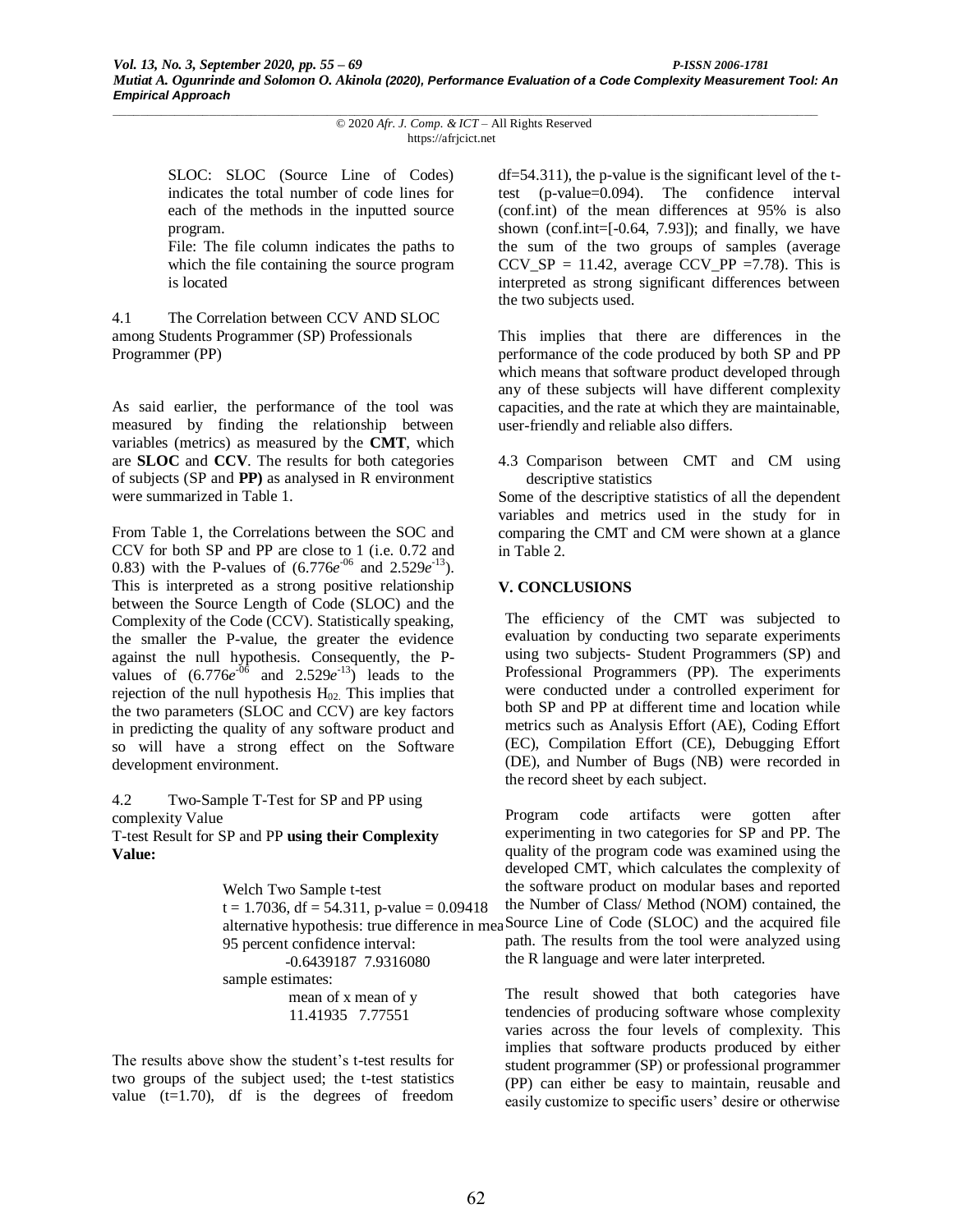are difficult to maintain, and customize to specific users' desire and may eventually fail if not given special attention. Testing this software also may be a lot easier and at the same time difficult, because the complexity values indicate the number of test cases that should be employed during testing.

Similarly, the result also shows that there are strong relationships between the Source Length of Code (SLOC) and the Cyclomatic Complexity Value of the Code (CCV), implying that the two parameters are key factors in predicting the quality of any software product. So, this will have a strong effect on the Software development environment; hence, software developers will benefit immensely by knowing the complexity of the code being produced. Equivalent complexity tool for web programming languages should be of future interest. This tool should be able to adjust to dynamically changing team configurations at different phases in the software development lifecycle. Future work can focus on the development of the tool that can bridge the geographical locations among the developers to increase productivity and facilitate location coordination.

## **REFERENCES**

- [1] A. Adewumi, S. Misra, and N. Omoregbe, "A Review of Models for Evaluating Quality in Open Source Software," *2013 Int. Conf. Electron. Eng. Comput. Sci.*, vol. 00, no. 2012, pp. 1–5, 2013.
- [2] V. Antinyan, M. Staron, J. Hansson, W. Meding, P. Österström, and A. Henriksson, "Monitoring evolution of code complexity and magnitude of changes," *Acta Cybern.*, vol. 21, no. 3, pp. 367–382, 2014.
- [3] IEEE Computer Society, "IEEE Standard for a Software Quality Metrics Methodology - IEEE Std 1061TM -1998 (R2009)," *IEEE*, vol. 1998, pp. 1–26, 2009.
- [4] C. Ikerionwu, "Cyclomatic Complexity as a Software Metric," *Int. J. Acad. Res.*, vol. 3, no. 2, pp. 117–121, 2010.
- [5] M. C. Lee and T. Chang, "Software measurement and software metrics in software quality," *Int. J. Softw. Eng. its Appl.*, vol. 7, no. 4, pp. 15–34, 2013.
- [6] M. P. Malhotra, "Python Based Software for Calculating Cyclomatic Complexity," *Int. J. Innov. Sci. Eng. Technol.*, vol. 2, no. 3, pp. 546–549, 2015.
- [7] P. Meirelles, C. Santos, J. Miranda, F. Kon, A. Terceiro, and C. Chavez, "A study of the relationships between source code metrics and attractiveness in free software projects," in *Proceedings - 24th Brazilian Symposium on Software Engineering, SBES 2010*, 2010, pp. 11–20.
- [8] H. A. Mitre-Hernández, G. Javier, D. A. Antonio, and V. Perla, "Designing a Strategic Measurement Program for Software Engineering Organizations: Discovering Difficulties and Problems," *Ing. Investig. y Tecnol.*, vol. 15, no. 2, pp. 253–269, 2014.
- [9] N. Mohamed, R. Fitriyah, R. Sulaiman, W. Rohana, and W. Endut, "The Use of Cyclomatic Complexity Metrics in Programming Performance's Assessment," *Procedia - Soc. Behav. Sci.*, vol. 90, no. InCULT 2012, pp. 497–503, 2013.
- [10] S. O. Olabiyisi, E. O. Omidiora, and K. A. Sotonwa, "Comparative Analysis of Software Complexity of Searching Algorithms Using Code Based Metrics," *Int. J. Sci. Eng. Res.*, vol. 4, no. 6, pp. 2983–2993, 2013.
- [11] C. D. De Oliveira, P. E. Black, and E. Fong, "Impact of Code Complexity on Software Analysis," *Nistir 8165*, 2017.
- [12] S. Omri, P. Montag, and C. Sinz, "Static Analysis and Code Complexity Metrics as Early Indicators of Software Defects," *J. Softw. Eng. Appl.*, pp. 153–166, 2018.
- [13] K. P. Srinivasan, "Unique Fundamentals of Software Measurement and Software Metrics in Software Engineering," *Int. J. Comput. Sci. Inf. Technol.*, vol. 7, no. 4, pp. 29–43, 2015.
- [14] Y. Tashtoush, M. Al-maolegi, and B. Arkok, "The Correlation among Software Complexity Metrics with Case Study," *Int. J. Adv. Comput. Res.*, vol. 4, no. 2, pp. 414–

*\_\_\_\_\_\_\_\_\_\_\_\_\_\_\_\_\_\_\_\_\_\_\_\_\_\_\_\_\_\_\_\_\_\_\_\_\_\_\_\_\_\_\_\_\_\_\_\_\_\_\_\_\_\_\_\_\_\_\_\_\_\_\_\_\_\_\_\_\_\_\_\_\_\_\_\_\_\_\_\_\_\_\_\_\_\_\_\_\_\_\_\_\_\_\_\_\_\_\_\_\_\_* © 2020 *Afr. J. Comp. & ICT* – All Rights Reserved https://afrjcict.net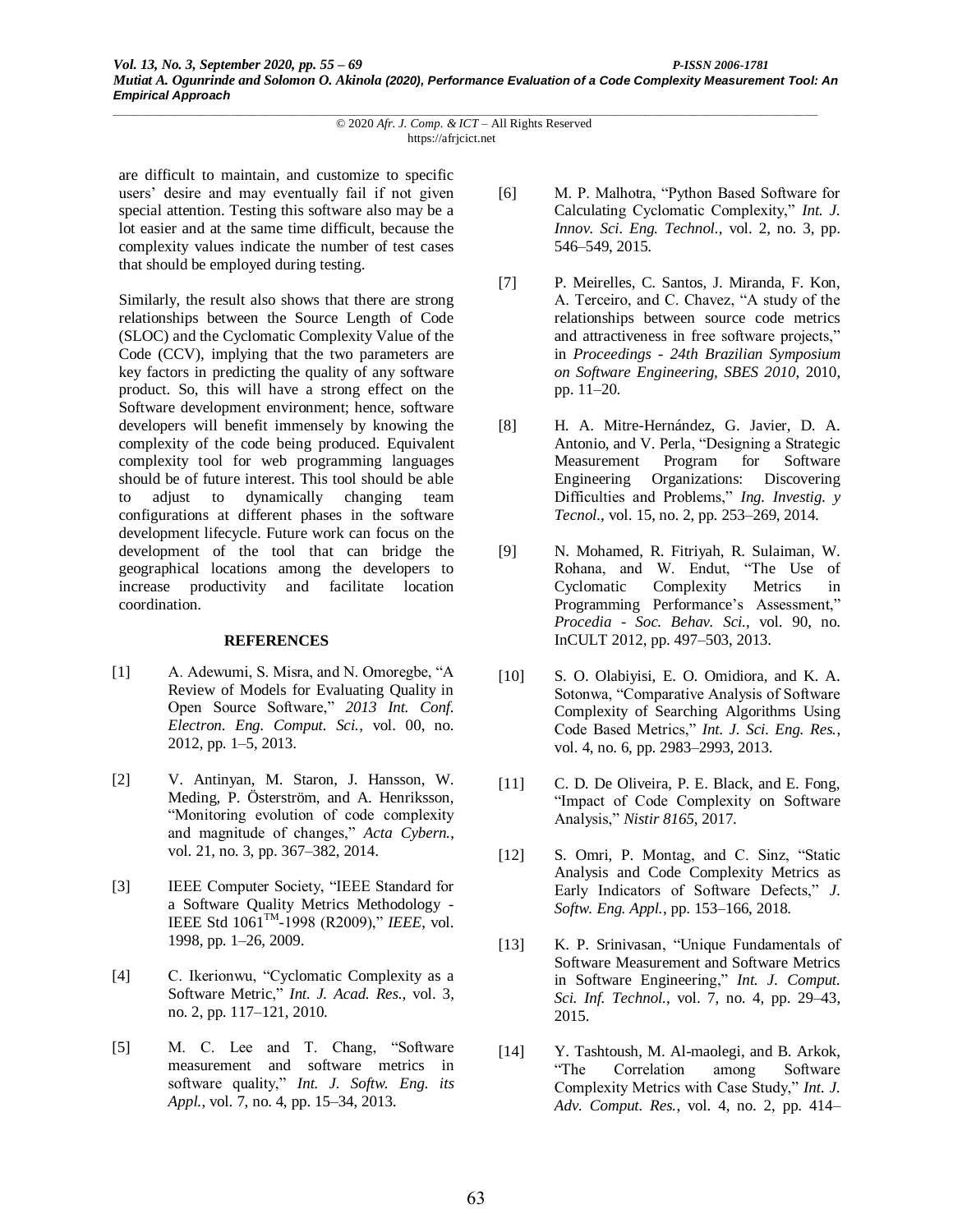419, 2014.

- [15] R. Tombe and G. Okeyo, "Cyclomatic Complexity Metrics for Software Architecture Maintenance Risk Assessment," *Int. J. Comput. Sci. Mob. Comput.*, vol. 3, no. 11, pp. 89–101, 2014.
- [16] N. Ukić, J. Maras, and L. Šerić, "The influence of cyclomatic complexity distribution on the understandability of xtUML models," *Softw. Qual. J.*, vol. 26, no. 2, pp. 273–319, 2018.
- [17] V. Shanthi, P. Jeevana, G. K. Chaithanya, and C. Thirumalai, "Evaluation of McCabe's cyclomatic complexity metrics for secured medical image," *Proc. - Int. Conf. Trends Electron. Informatics, ICEI 2017*, vol. 2018– Janua, no. June, 2018.
- [18] A. Garg, "An approach for improving the concept of Cyclomatic Complexity for Object-Oriented Programming," 2014.
- [19] A. Madi, O. K. Zein, and S. Kadry, "On the improvement of cyclomatic complexity metric," *Int. J. Softw. Eng. its Appl.*, vol. 7, no. 2, pp. 67–82, 2013.
- [20] J. Y. Gil and G. Lalouche, "When do software complexity metrics mean nothing?- When examined out of context," *J. Object Technol.*, vol. 15, no. 1, pp. 1–25, 2016.
- [21] H. De Silva, D. I., Kodagoda, N. and Perera, "Applicability of three complexity metrics," in *" International Conference on Advances in ICT for Emerging Regions (ICTer2012), Colombo*, pp. 82–88 , 2012.
- [22] U. Chhillar, and S. Bhasin, "A new weighted composite complexity measure for object-oriented systems", *International journal of information and communication technology*, 2011, pp 101-108.
- [23] K.P. Srinivasan, and T. Devi, "Software Metrics Validations Methodologies in Software Engineering," *International Journal of Software Engineering and Applications*, Vol. 5, No. 6, November, 2014, pp.87-102.
- [24] S. Easterbrook, J. Singer, M. A. Storey, and

D. Damian, "Selecting empirical methods for software engineering research," in *Guide to Advanced Empirical Software Engineering*, Springer, London, 2008, pp. 285–311.

- [25] S. O. Akinola, and B. I. Ayinla, An Empirical Study of the Optimum Team Size Requirement in a Collaborative Computer Programming/Learning Environment. *Journal of Software Engineering and Applications*, Vol. 7:1008-1018, 2014.
- [26] H. De Silva, D. I. Kodagoda, and N. Perera, "Applicability of three complexity metrics," in International Conference on Advances in ICT for Emerging Regions (ICTer2012), Colombo, 2012, pp. 82–88.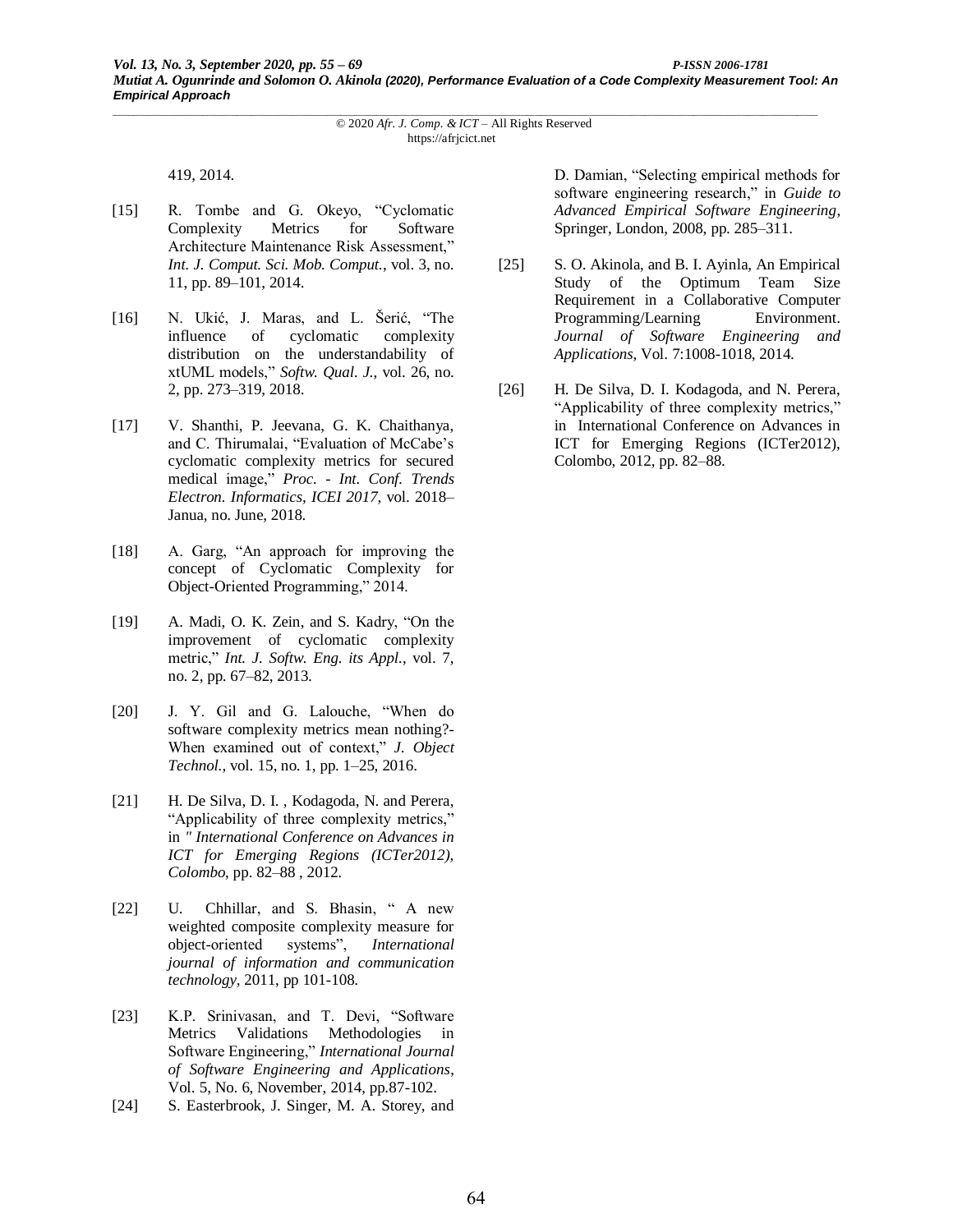

Figure 1: Language scanning process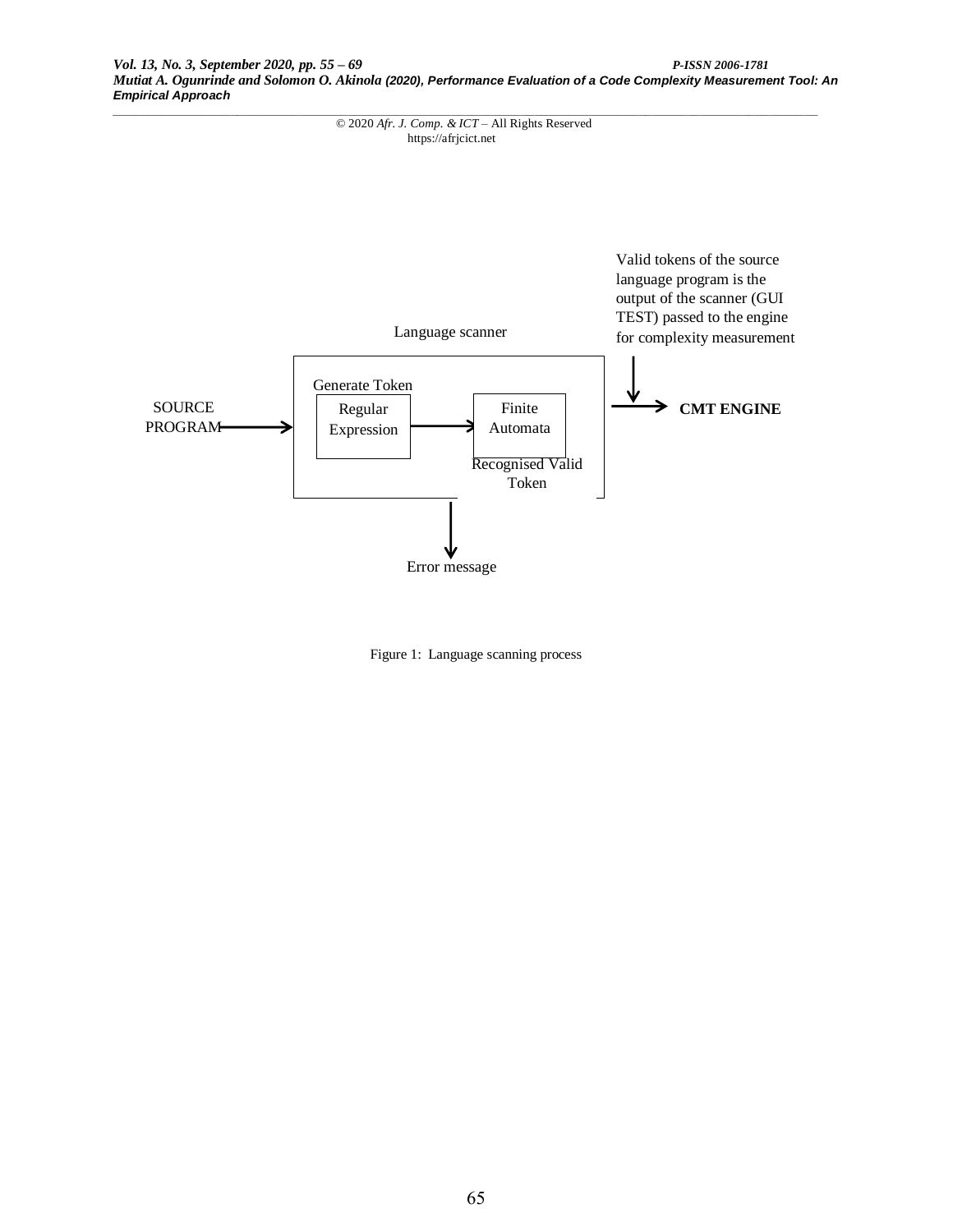

Figure 2: Framework for Code Quality Assessment Process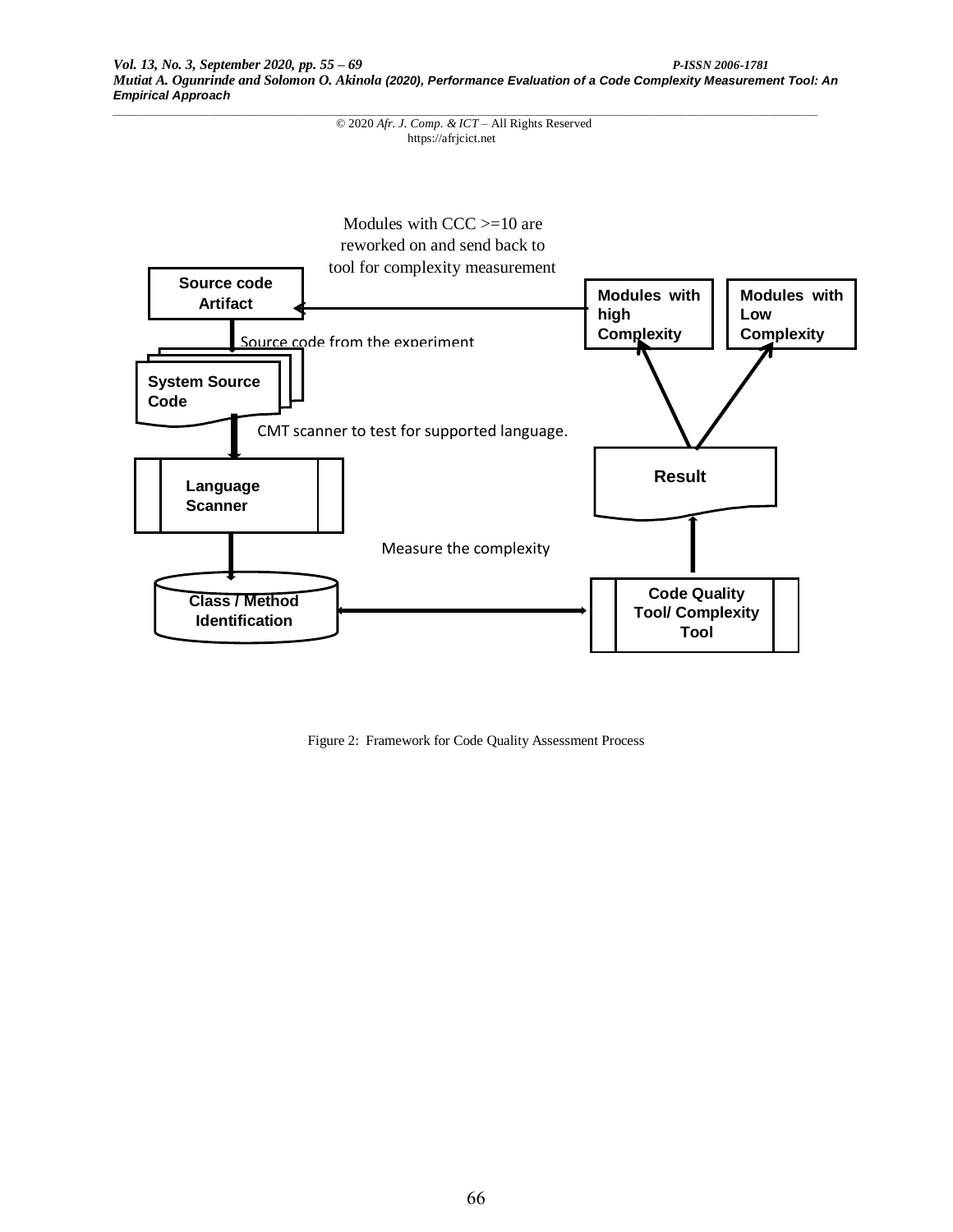*Vol. 13, No. 3, September 2020, pp. 55 – 69 P-ISSN 2006-1781 Mutiat A. Ogunrinde and Solomon O. Akinola (2020), Performance Evaluation of a Code Complexity Measurement Tool: An Empirical Approach*



Figure 3: Summary of the Experimental Results for both Professionals and Students programming

| $\Box$ 0<br>a <sup>n</sup> ccm<br><b>Render - Monarch Wood</b> |                                             |                          |                 |                                                     |
|----------------------------------------------------------------|---------------------------------------------|--------------------------|-----------------|-----------------------------------------------------|
| Category                                                       | Unit                                        | Complexity               | <b>SLOC</b>     | File                                                |
| simple, without m get median                                   |                                             | 5                        | 15              | C:\Users\Ogunrinde\Downloads\Compressed\rtems-maste |
|                                                                | simple, without m valid pin number          |                          | 16              | C:\Users\Ogunrinde\Downloads\Compressed\rtems-maste |
|                                                                | simple, without m ACC GetComparisonResult   | 4                        | 16              | C:\Users\Ogunrinde\Downloads\Compressed\rtems-maste |
|                                                                | simple, without m Shm Locked queue Add      | $\overline{2}$           | 14              | C:\Users\Ogunrinde\Downloads\Compressed\rtems-maste |
| simple, without m adc open                                     |                                             | $\overline{2}$           | 17              | C:\Users\Ogunrinde\Downloads\Compressed\rtems-maste |
| simple, without m read                                         |                                             | $\overline{2}$           | 13 <sup>°</sup> | C:\Users\Ogunrinde\Downloads\Compressed\rtems-maste |
| simple, without m adc_read                                     |                                             | $\overline{\phantom{a}}$ | 13 <sup>°</sup> | C:\Users\Ogunrinde\Downloads\Compressed\tems-maste  |
| simple, without m ACC Configure                                |                                             | $\overline{2}$           | 20              | C:\Users\Ogunrinde\Downloads\Compressed\rtems-maste |
|                                                                | simple, without m tum_on_and_set_clkdiv     |                          | 5.              | C:\Users\Ogunrinde\Downloads\Compressed\rtems-maste |
| simple, without m adc close                                    |                                             |                          | 5.              | C:\Users\Ogunrinde\Downloads\Compressed\rtems-maste |
|                                                                | simple, without m start conversion          |                          |                 | C:\Users\Ogunrinde\Downloads\Compressed\rtems-maste |
|                                                                | simple, without m stop conversion           |                          | 3               | C:\Users\Ogunrinde\Downloads\Compressed\tems-maste  |
| simple, without m get float                                    |                                             |                          | 3               | C:\Users\Ogunrinde\Downloads\Compressed\tems-maste  |
|                                                                | simple, without m lowest_to_highest_ordered |                          | 3               | C:\Users\Ogunrinde\Downloads\Compressed\vtems-maste |
|                                                                | simple, without m Shm Convert address       |                          | $\overline{2}$  | C:\Users\Ogunrinde\Downloads\Compressed\tems-maste  |
|                                                                | simple, without m Shm Convert address       |                          | $\overline{2}$  | C:\Users\Ogunrinde\Downloads\Compressed\tems-maste  |
|                                                                | simple, without m Shm Convert address       |                          | $\overline{2}$  | C:\Users\Ogunrinde\Downloads\Compressed\tems-maste  |
|                                                                | simple, without m Shm Convert address       |                          | $\overline{2}$  | C:\Users\Ogunrinde\Downloads\Compressed\tems-maste  |
| simple, without m Id le16                                      |                                             |                          | $\overline{2}$  | C:\Users\Ogunrinde\Downloads\Compressed\tems-maste  |
| simple, without m st le16                                      |                                             |                          | $\overline{2}$  | C:\Users\Ogunrinde\Downloads\Compressed\rtems-maste |
| simple, without m Id le32                                      |                                             |                          | $\overline{2}$  | C:\Users\Ogunrinde\Downloads\Compressed\tems-maste  |
| simple, without m st le32                                      |                                             |                          | $\overline{2}$  | C:\Users\Ogunrinde\Downloads\Compressed\rtems-maste |
|                                                                | simple, without m ACC SetComparisonPair     |                          | 11              | C:\Users\Ogunrinde\Downloads\Compressed\tems-maste  |
|                                                                |                                             |                          |                 |                                                     |
|                                                                |                                             |                          |                 |                                                     |
|                                                                |                                             |                          |                 |                                                     |
|                                                                |                                             |                          |                 |                                                     |
|                                                                |                                             |                          |                 |                                                     |

Figure 3: Interface showing Complexity result of the inputted Source Code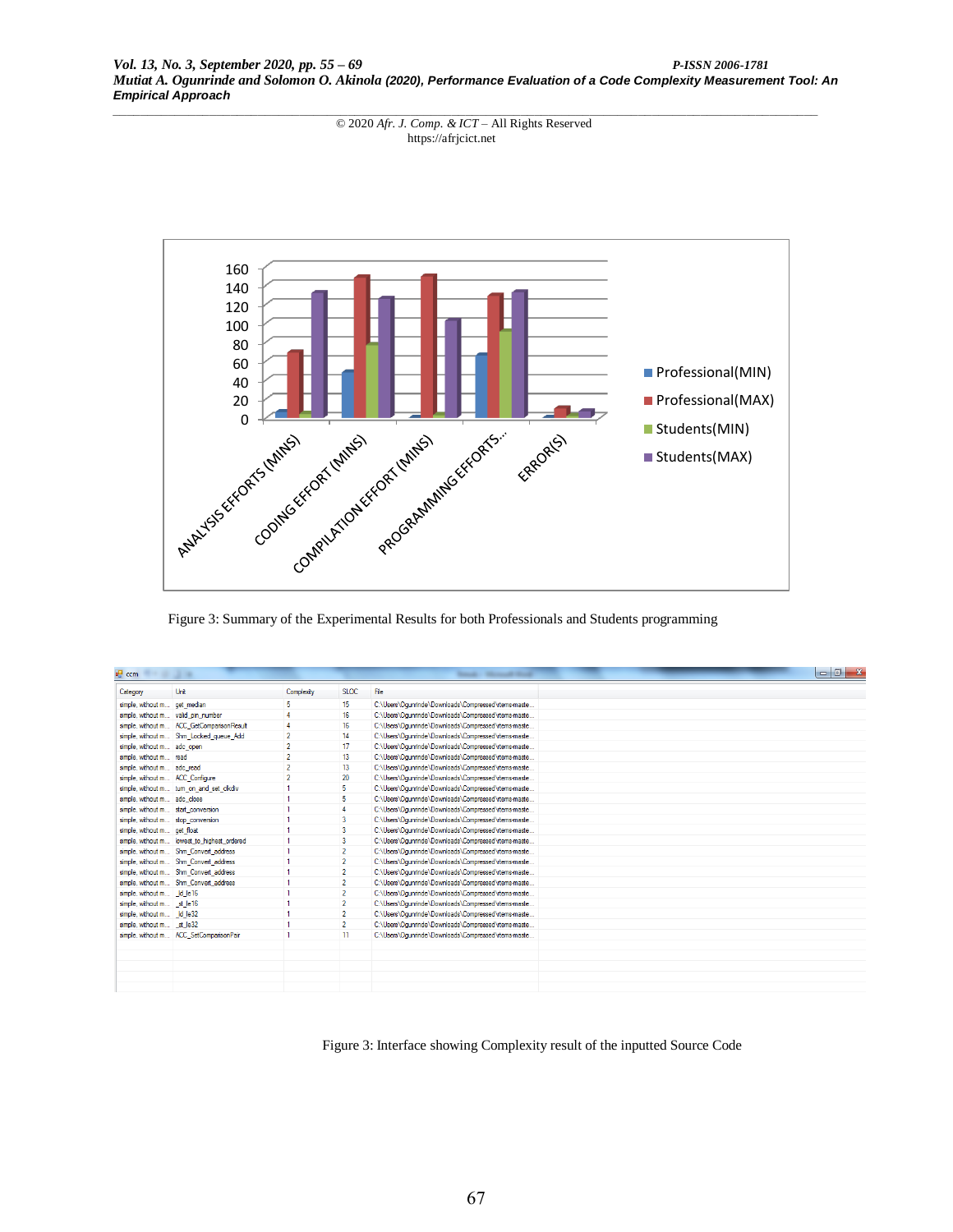Table 1: Summarized Correlation results between CCV and SLOC between SP and PP

| <b>Methods</b>       | t-value | Cor <sub>2</sub> cor | Level of sign | <b>P-value</b>   |
|----------------------|---------|----------------------|---------------|------------------|
| <b>Students</b>      | 5.5164  | 0.7217               | 95%           | $= 6.776e^{-06}$ |
| <b>Professionals</b> | 10.073  | 0.8267               | 95%           | $= 2.529e^{-13}$ |

#### Table 2: Descriptive statistics for SP, PP and Open Source System using CMT and CM

| <b>Variables</b>                      |                 |                 |
|---------------------------------------|-----------------|-----------------|
| <b>Metrics</b>                        |                 |                 |
|                                       | <b>CMT</b>      | CM              |
| <b>Mean NSLOC (SP)</b>                | $25.5 + 0.2$    | $23.3+0.2$      |
| <b>Mean NSLOC (PP)</b>                | $26.2 \pm 0.2$  | $26.4 \pm 0.2$  |
|                                       |                 |                 |
| Mean CCV (SP)                         | $7.5 \pm 0.1$   | $8.5 \pm 0.1$   |
| <b>Mean CCV(PP)</b>                   | $9.2 \pm 0.1$   | $9.0 \pm 0.1$   |
|                                       |                 |                 |
| Mean CCC (SP)                         | Risk-Free       | Not Available   |
| Mean CCC (PP)                         | Moderate Risk   | Not Available   |
|                                       |                 |                 |
| <b>Standard Deviation CCV (SP)</b>    | $12.3 + 0.1$    | $11.0+0.1$      |
| <b>Standard Deviation CCV (PP)</b>    | $9.87 \pm 0.1$  | $11.8 \pm 0.1$  |
|                                       |                 |                 |
| <b>Standard Deviation NSLOC (SP)</b>  | $32.4 + 0.2$    | $30.57 \pm 0.2$ |
| <b>Standard Deviation NSLOC (PP)</b>  | $40.7 \pm 0.2$  | $31.5 \pm 0.2$  |
| <b>Average System's Computational</b> |                 |                 |
| Time (SCT)                            | $1.0$ (Seconds) | $3.0$ (Seconds) |
|                                       |                 |                 |